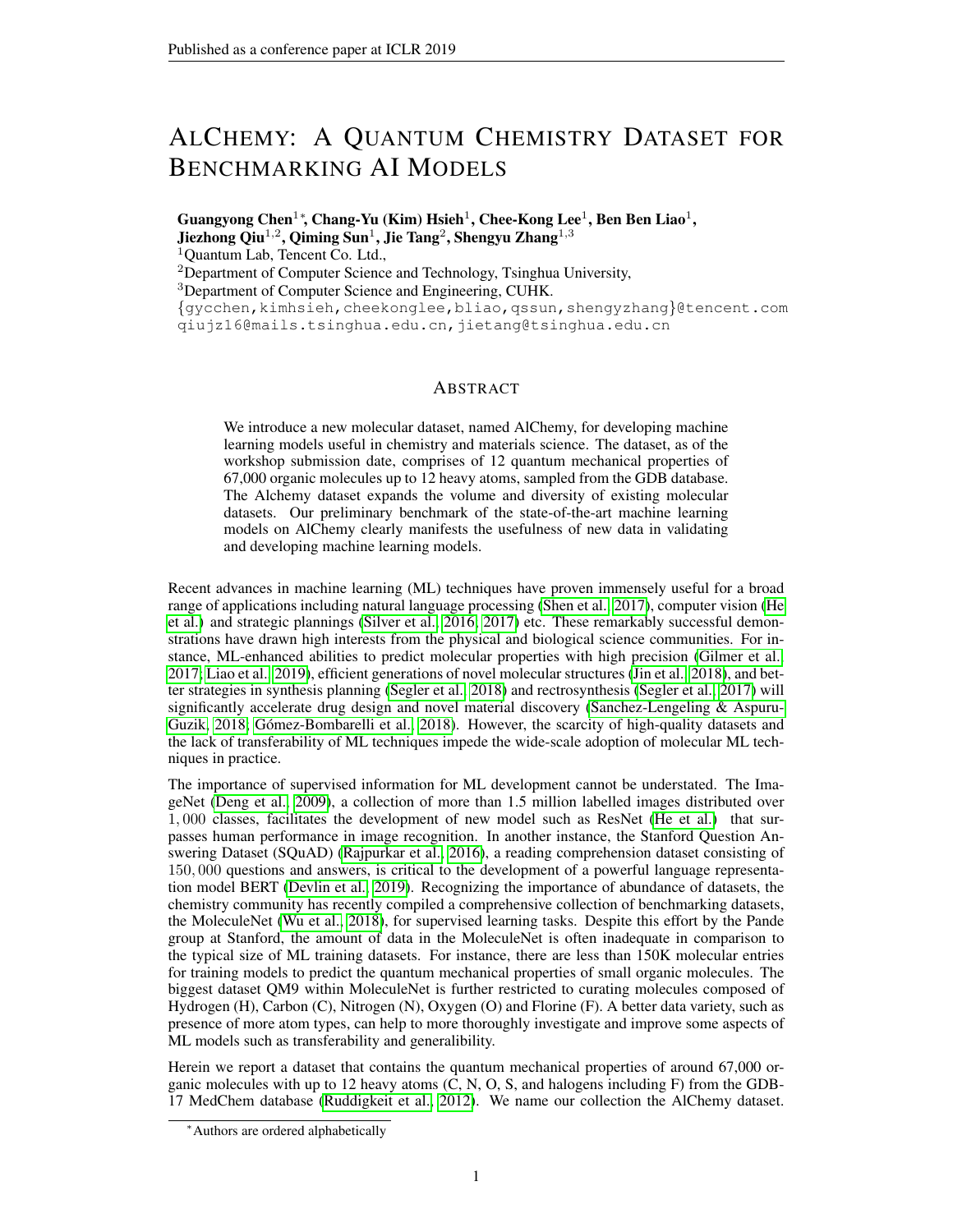| <b>Dataset</b>  | Data Type              | #Tasks | #Molecules | <b>Rec-Split</b> | <b>Maximum #Heavy Atoms</b> |
|-----------------|------------------------|--------|------------|------------------|-----------------------------|
| OM7             | SMILES, 3D coordinates |        | 7.160      | Stratified       |                             |
| OM7b            | 3D coordinates         | 14     | 7.210      | Random           |                             |
| OM8             | SMILES, 3D coordinates | 12     | 21.786     | Random           |                             |
| OM <sub>9</sub> | SMILES, 3D coordinates | 12     | 133.885    | Random           |                             |
| <b>AlChemy</b>  | SMILES, 3D coordinates | 12     | 67,000     | Random           |                             |

Table 1: Dataset Details: number of molecules and tasks

The quantum mechanical properties are calculated with the Python-based Simulations of Chemistry Framework (PySCF) [\(Sun et al., 2018\)](#page-5-6). As compared to the full GDB-17 database, the MedChem subset contains molecules that are more suitable for medicinal chemistry, based on functional group and complexity considerations. Therefore, the AlChemy dataset is significantly more comprehensive than existing quantum chemistry datasets, and the molecules are considered more drug-like. AlChemy dataset could serve for evaluation, benchmarking and development of ML methods for applications in chemistry and materials science.

# <span id="page-1-0"></span>1 RELATED WORK

There are only a few molecular datasets specifically built for benchmarking ML models for chemistry and material applications. Recently, a collection of various datasets have been compiled and collectively branded as the MoleculeNet. These datasets are furthered divided into different categories: quantum mechanics, physical chemistry, biophysics and physiology. In this work, we report our contributions of new datasets for multi-task learning of quantum mechanical properties of organic molecules. Hence, only the subset of quantum mechanical databsets within the MoleculeNet is summarized below.

QM7/QM7b The QM7 dataset contains 7,165 molecules, a subset of GDB-13, with at most 7 C,N,O,S atoms. The learning task is to predict a single electronic property, the atomization energy given the input feature in Table [1.](#page-1-0) All the physical properties listed in the dataset were calculated with the ab-initio density function theory at the level of PEB0/tier2 basis set. QM7b is an extension. 13 additional properties are computed at different levels of accuracy (ZINDO, SCS, PBE0, GW). The data is further expanded to 7,211 molecules.

QM8 This dataset provides electronic properties of 21,800 molecules comprising up to 8 C,N,O,F atoms, a subset of GDB-17. Not only ground-state electronic properties but also four excited-state properties at different levels of accuracy (TDDFT using PBE0 and CAM-B3LYP and CC2) are computed for multi-task learning.

QM9 This dataset contains geometric, energetic, electronic and thermodynamics (totalling 13) properties for 134,000 organic molecule comprising up to 9 non-hydrogen atom within the GDB-17 database. All physical properties are computed at the accuracy of B3LYP/6-31G(2df,p) based DFT.

## 2 THE ALCHEMY DATASET

#### 2.1 MOLECULAR REPRESENTATIONS: SMILES AND 3D GEOMETRY

Intuitively, a molecule is a stable 3D configurations of atoms connected by chemical bonds. The essential features of a molecule can be encoded into a molecular graph with each vertex representing an atom and each edge representing a bond. Simplified Molecular-Input Line-Entry System (SMILES) is a text-based data structure to store molecular graphs on computers. While SMILES and graphs give a minimalist approach to describing molecules, one needs the 3D coordinates of all atoms in a stable configuration for quantum chemistry calculations. This process of recovering 3D geometry from the SMILE string is called the geometry optimization.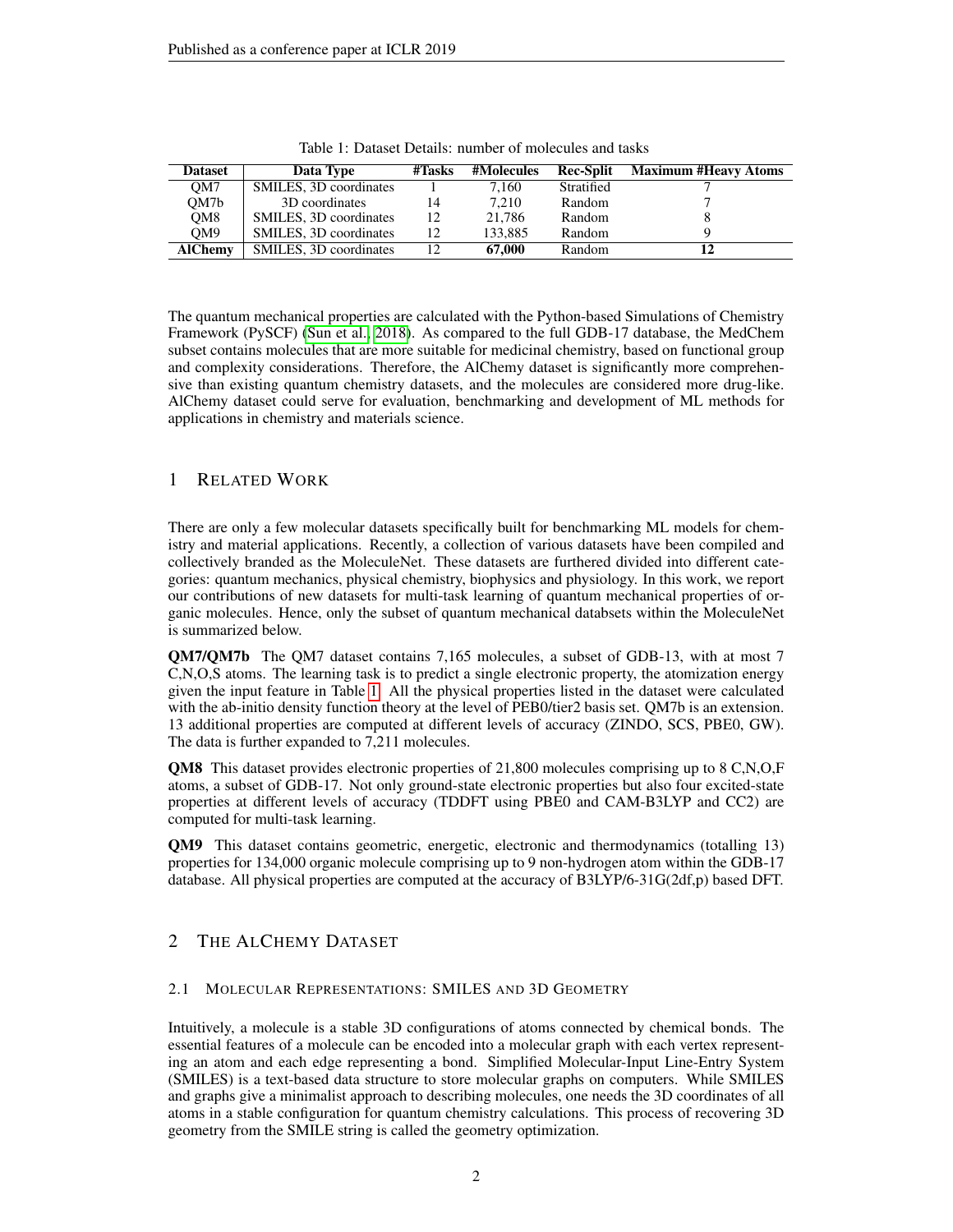| <b>Property</b>                   | Unit            | <b>Mean Relative Error</b> | <b>Meam Absolute Error</b> |
|-----------------------------------|-----------------|----------------------------|----------------------------|
| Rotational constants              | GHz             |                            |                            |
| Dipole moment (mu)                | Debye           | 0.1928                     | 0.6401                     |
| Polarizability (alpha)            | $a_0^3$         | 0.0104                     | 0.7610                     |
| <b>HOMO</b>                       | $E_{\rm h}$     | 0.0244                     | 0.0060                     |
| <b>LUMO</b>                       | $E_{\rm h}$     | 0.2114                     | 0.0061                     |
| gap                               | $E_{\rm h}$     | 0.0275                     | 0.0073                     |
| $\langle R^2 \rangle$ (R2)        | $a_0^2$         | 0.0404                     | 52.3778                    |
| Zero point energy (zpve)          | $E_{\rm h}$     | 0.0021                     | 0.0003                     |
| Internal energy (U0)              | $E_{\rm h}$     | 0.0006                     | 0.2486                     |
| Internal energy at $298.15$ K (U) | $E_{\rm h}$     | 0.0006                     | 0.2486                     |
| Enthalpy at $298.15$ K (H)        | $E_{\rm h}$     | 0.0006                     | 0.2486                     |
| Free energy at $298.15$ K (G)     | $E_{\rm h}$     | 0.0006                     | 0.2486                     |
| Heat capacity at $298.15$ K (Cv)  | $E_h$ K $^{-1}$ | 0.0038                     | $3.8 \times 10^{-7}$       |
| Dipole moment vector              |                 |                            |                            |
| $3\times3$ Polarizability tensor  |                 |                            |                            |

<span id="page-2-0"></span>Table 2: Calculated properties. Last two entries are not present in the QM9 dataset

#### 2.2 DETAIL FOR THE DATA GENERATION

The molecular properties were calculated using PySCF's implementation of the DFT Kohn-Sham method at the B3LYP level with the basis set 6-31G(2df,p). The quantum chemistry model B3LYP/6-31G(2df,p) was validated in an early work [\(Ramakrishnan et al., 2014\)](#page-4-10) for small organic molecules. Building a complementary dataset along the line of QM-series introduced in Sec. [1,](#page-1-0) we computed the following categories of molecular properties: ground state equilibrium geometry, ground state electronic properties, and ground state thermochemical properties. The detail is summarized in Table [2.](#page-2-0)

In the remaining sections, we clarify a few technical aspects of our workflow for interested experts in quantum chemistry. The equilibrium geometry was optimized in three passes. We first used OpenBabel [\(O'Boyle et al., 2011\)](#page-4-11) to parse SMILES string and built the Cartesian coordinates with MMFF94 force field optimization. The second pass employed the HF/STO-3G theory (incorporate quantum mechanical effects) to generate a preliminary geometry. In the final pass of geometry relaxation, we used the B3LYP/6-31G(2df,p) model with the density fitting approximation for electron repulsion integrals. The auxiliary basis cc-pVDZ-jkfit [\(Weigend, 2002\)](#page-5-7) is employed in density fitting to build the Coulomb matrix and the HF exchange matrix.

When computing the ground state electronic properties and ground state thermochemical properties, the density fitting technique was disabled in our dataset generation program. In addition to the molecular properties proposed by the original QM9 dataset, we also report the dipole moment vector, the  $3\times3$  polarizability tensor and the atomic charges obtained by the meta-Lowdin population analysis [\(Sun & Chan, 2014\)](#page-5-8). The advantage of meta-lowdin population analysis, like other advanced population analysis prescriptions [\(Knizia, 2013\)](#page-4-12), is that the obtained atomic charges possess good transferability in different molecular environments.

#### 2.3 COMPARISON TO THE QM9 DATASET

In AlChemy dataset, we reproduced results for a random selection of 28,732 molecules from QM9 and calculated properties for another selection of 38,268 molecules up to 12 heavy atoms in the GDB-17 MedChem. The running time statistics and an example of geometry optimization can be found in Appendix. The reproduction of selected QM9 data helps to validate the accuracy of our computations. We draw attention to the third and fourth columns of Table [2.](#page-2-0) The mean relative error and mean absolute error refers to the disagreement between our results and the original QM9. Our calculations agree well with the original QM9 given the fact that different definitions of B3LYP functionals were used in these calculations. Nevertheless, we notice a few disparities. The relative error on LUMO energy is less a concern as we get a good agreement on the HOMO-LUMO energy gap. It is well-known that the two definitions of B3LYP functionals tend to systematically shift orbital energies in these calculations, and the energy gap should be a more appropriate comparison criterion. However, inconsistency on mu and R2 constitutes more serious indications of disagree-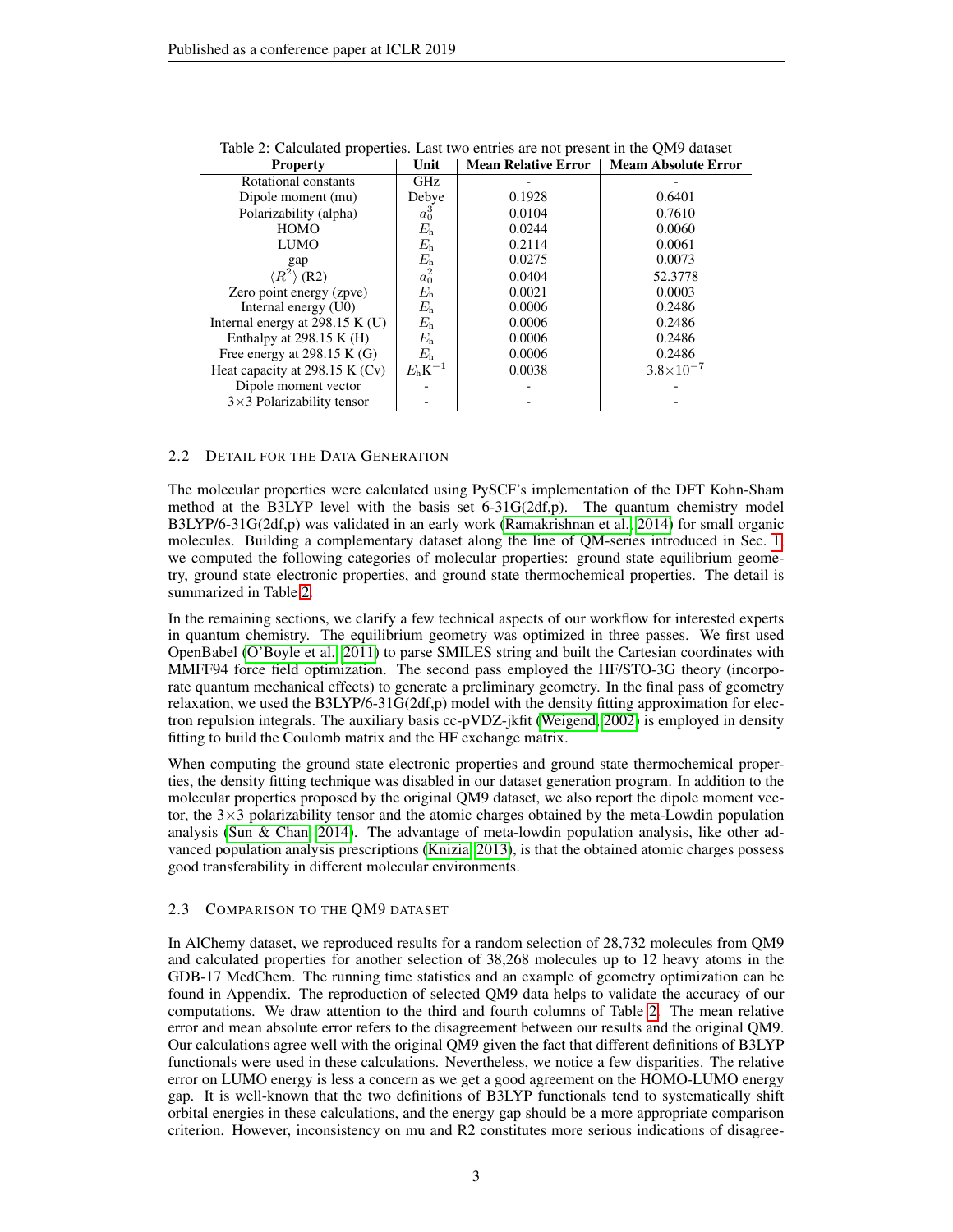|                | л.<br>OM9             |                         |             | <b>AlChemy</b> |
|----------------|-----------------------|-------------------------|-------------|----------------|
|                | MPNN <sup>2</sup>     | <b>MPNN</b>             | <b>MPNN</b> | <b>MPNN</b>    |
|                | (Gilmer et al., 2017) | (Wu et al., 2018)       | (our impl.) | (our impl.)    |
| mu             | 0.03                  |                         | 0.5316      | 2.7448         |
| alpha          | 0.092                 |                         | 0.4171      | 17.9973        |
| <b>HOMO</b>    | 0.04257               |                         | 0.0033      | 0.0173         |
| <b>LUMO</b>    | 0.03741               |                         | 0.0034      | 0.0261         |
| gap            | 0.0688                |                         | 0.0048      | 0.0262         |
| R <sub>2</sub> | 0.18                  |                         | 25.4747     | 362.8817       |
| <b>ZPVE</b>    | 0.001524              |                         | 0.0003      | 0.0186         |
| U0             | 0.01935               |                         | 0.1200      | 98.3374        |
| U              | 0.01935               |                         | 0.1201      | 98.5954        |
| H              | 0.01677               |                         | 0.0800      | 92.4926        |
| G              | 0.01892               |                         | 0.2802      | 98.2963        |
| Cv             | 0.04                  |                         | 0.1422      | 33.6612        |
| Average        | 0.0472245             | $\sim$ 2.7 <sup>3</sup> | 2.2648      | 67.0912        |

<span id="page-3-3"></span>

ments. We unambiguously trace this inconsistency back to the complexity of searching the optimal molecular conformation among enormous molecular geometry local minimum. The geometry optimization could be stuck at the sub-optimal molecular conformation in either our dataset or QM9. The large deviation between our dataset and QM9's indicates that R2, as a direct output of molecular geometry, is less predictable. This is also observed in our model training practice (Table 3).

# <span id="page-3-2"></span>3 THE BENCHMARKING RESULTS

We setup baselines using the Message Passing Neural Network (MPNN) model [\(Gilmer et al., 2017\)](#page-4-1). Our MPNN implementation is based on the authors' prefer model trained individually on each target. As for hyper-parameters not declared in MPNN paper [\(Gilmer et al., 2017\)](#page-4-1), we refer to their git repository<sup>[1](#page-3-1)</sup> for default parameter setting. For detailed hyper-parameter setting, we list them in Appendix (Table [4\)](#page-6-0). The code of our implementation will be publicly available after the double-blind review period ends.

In the preliminary part of our experiment, we first reproduce the QM9 experiments for 12 targets listed in [\(Gilmer et al., 2017\)](#page-4-1) with the MPNN model. It is the state-of-the-art model for all regression tasks of the QM9 dataset. QM9 contains 133,885 molecules. We use 10,000 for validation, 10,000 for testing, and the rest for training.

The primary part of our experiment focuses on testing the transferability of existing ML models in quantum chemistry tasks. Models shall be first trained on QM9, and then tested against a subset of our AlChemy dataset with the same atom types (C, N, H, O, F). This fraction contains 37,178 molecules with exactly 10 heavy atoms. The task of generalization to molecular graphs with more heavy atoms is marked as a difficult problem in [\(Gilmer et al., 2017\)](#page-4-1).

As for comparison metric, Mean absolute error (MAE) is used as evaluation metric in both experiments. Results are reported in Table [3.](#page-3-2) For reader's convenience, we list the corresponding results reported in [\(Gilmer et al., 2017;](#page-4-1) [Wu et al., 2018\)](#page-5-5) as well.

We first focus on the comparison among our MPNN implementation and MPNN in [\(Gilmer et al.,](#page-4-1) [2017\)](#page-4-1) and [\(Wu et al., 2018\)](#page-5-5). Our MPNN implementation achieves similar performance to [\(Wu et al.,](#page-5-5) [2018\)](#page-5-5), but differs from [\(Gilmer et al., 2017\)](#page-4-1)'s results by two orders of magnitude. We also investigate the generalizability of MPNN to larger molecules (see fifth column in Table. [3\)](#page-3-3). Interestingly, we observe large deviations among all targets — the test MAEs on AlChemy dataset differs from those on QM9 dataset by up to orders of magnitude, which again reveals the difficulty in transferring

<span id="page-3-1"></span><sup>1</sup><https://github.com/brain-research/mpnn>

<span id="page-3-0"></span><sup>&</sup>lt;sup>2</sup>The MAEs of [Gilmer et al.](#page-4-1) [\(2017\)](#page-4-1)'s MPNN can be calculated as (Error Ratio (from their Table. 2))  $\times$ (Chemical Accuracy (from their Table. 5)). Interestd readers can refer to a detailed discussion in Appendix.

 $3$ Refer to Figure 14 in [Wu et al.](#page-5-5) [\(2018\)](#page-5-5)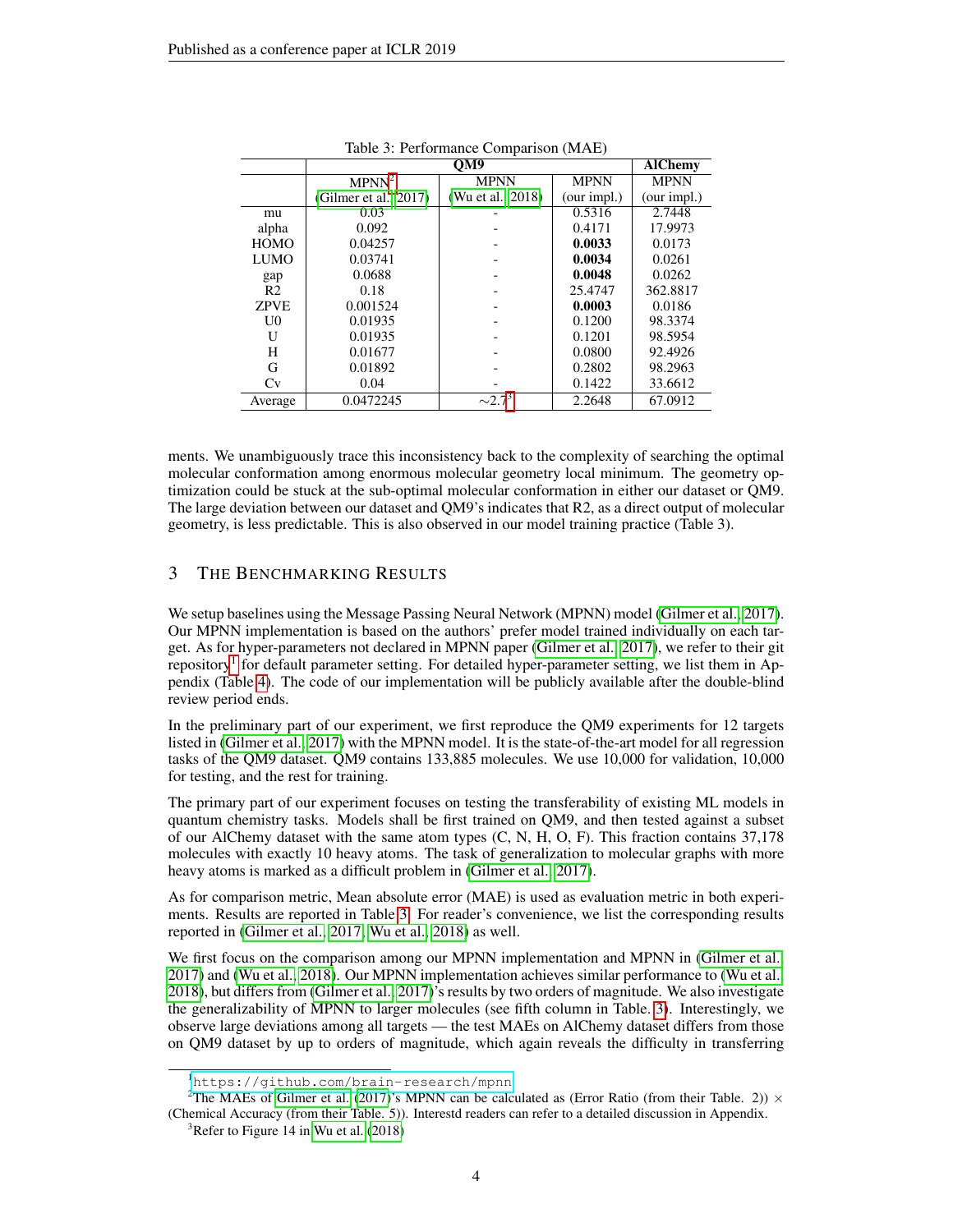knowledge learned from small molecules to larger molecules, although we only increase the number of heavy atoms by one.

## 4 CONCLUSIONS AND FUTURE WORK

The process of building the AlChemy dataset has been a rewarding experience. Along this journey, we face the difficulty to optimize molecular geometries efficiently and accurately. We eventually use a combination of two geometry optimization tools to overcome this problem. All the discrepancies between our data and QM9's can be precisely attributed to the disagreements on the optimized geometries. Our preliminary benchmark results clearly manifest the usefulness of the AlChemy dataset. The public availability of this dataset shall inspire further improvement of existing ML models as well as the proposals of entirely new ones.

### **REFERENCES**

- <span id="page-4-6"></span>J. Deng, W. Dong, R. Socher, L.-J. Li, K. Li, and L. Fei-Fei. ImageNet: A Large-Scale Hierarchical Image Database. In CVPR '09, 2009.
- <span id="page-4-8"></span>Jacob Devlin, Ming-Wei Chang, Kenton Lee, and Kristina Toutanova. BERT: Pre-training of Deep Bidirectional Transformers for Language Understanding. In NAACL-HLT '19, 2019.
- <span id="page-4-1"></span>Justin Gilmer, Samuel S Schoenholz, Patrick F Riley, Oriol Vinyals, and George E Dahl. Neural Message Passing for Quantum Chemistry. In ICML '17, pp. 1263–1272, 2017.
- <span id="page-4-5"></span>Rafael Gómez-Bombarelli, Jennifer N Wei, David Duvenaud, José Miguel Hernández-Lobato, Benjamín Sánchez-Lengeling, Dennis Sheberla, Jorge Aguilera-Iparraguirre, Timothy D Hirzel, Ryan P Adams, and Alan Aspuru-Guzik. Automatic Chemical Design Using a Data-driven Con- ´ tinuous Representation of Molecules. ACS Central Science, 4(2):268–276, 2018.
- <span id="page-4-0"></span>Kaiming He, Xiangyu Zhang, Shaoqing Ren, and Jian Sun. Deep residual learning for image recognition.
- <span id="page-4-3"></span>Wengong Jin, Regina Barzilay, and Tommi Jaakkola. Junction Tree Variational Autoencoder for Molecular Graph Generation. ICML '18, 2018.
- <span id="page-4-12"></span>Gerald Knizia. Intrinsic Atomic Orbitals: An Unbiased Bridge between Quantum Theory and Chemical Concepts. Journal of Chemical Theory and Computation, 9(11):4834–4843, 2013.
- <span id="page-4-13"></span>Yujia Li, Daniel Tarlow, Marc Brockschmidt, and Richard Zemel. Gated Graph Sequence Neural Networks. ICLR' 16, 2016.
- <span id="page-4-2"></span>Renjie Liao, Zhizhen Zhao, Raquel Urtasun, and Richard S Zemel. LanczosNet: Multi-Scale Deep Graph Convolutional Networks. In ICLR '19, 2019.
- <span id="page-4-11"></span>Noel M. O'Boyle, Michael Banck, Craig A. James, Chris Morley, Tim Vandermeersch, and Geoffrey R. Hutchison. Open babel: An open chemical toolbox. Journal of Cheminformatics, 3(1):33, 2011.
- <span id="page-4-7"></span>Pranav Rajpurkar, Jian Zhang, Konstantin Lopyrev, and Percy Liang. SQuAD: 100,000+ Questions for Machine Comprehension of Text. In EMNLP '16, 2016.
- <span id="page-4-10"></span>Raghunathan Ramakrishnan, Pavlo O Dral, Matthias Rupp, and O Anatole Von Lilienfeld. Quantum Chemistry Structures and Properties of 134 Kilo Molecules. Scientific Data, 1:140022, 2014.
- <span id="page-4-9"></span>Lars Ruddigkeit, Ruud Van Deursen, Lorenz C Blum, and Jean-Louis Reymond. Enumeration of 166 billion organic small molecules in the chemical universe database gdb-17. Journal of Chemical Information and Modeling, 52(11):2864–2875, 2012.
- <span id="page-4-4"></span>Benjamin Sanchez-Lengeling and Alán Aspuru-Guzik. Inverse Molecular Design Using Machine Learning: Generative Models for Matter Engineering. Science, 361(6400):360–365, 2018.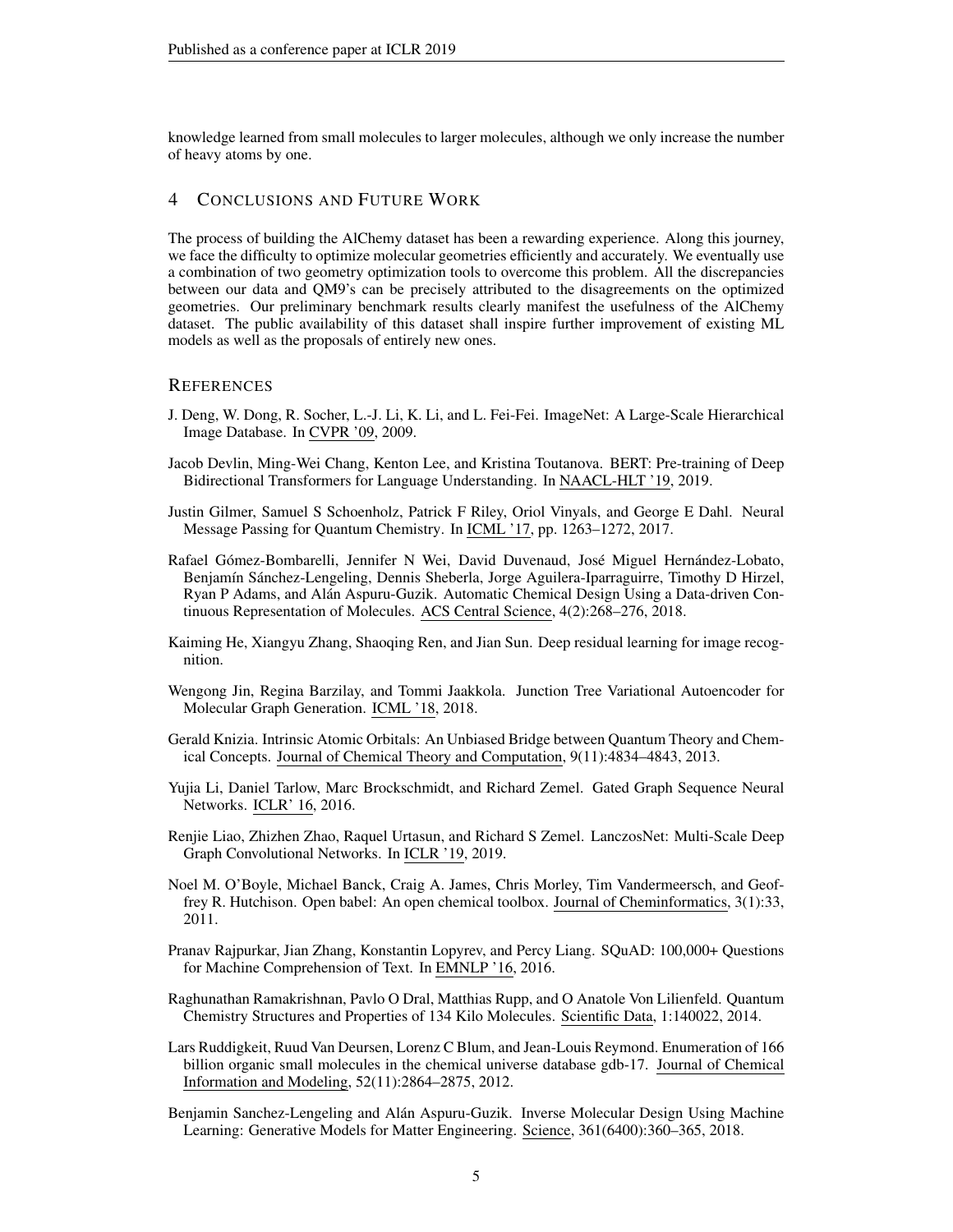- <span id="page-5-4"></span>Marwin Segler, Mike Preuß, and Mark P Waller. Towards "Alphachem": Chemical Synthesis Planning with Tree Search and Deep Neural Network Policies. In ICLR '17 Workshop, 2017.
- <span id="page-5-3"></span>Marwin HS Segler, Mike Preuss, and Mark P Waller. Planning Chemical Syntheses with Deep Neural Networks and Symbolic AI. Nature, 555(7698):604, 2018.
- <span id="page-5-0"></span>Yelong Shen, Po-Sen Huang, Jianfeng Gao, and Weizhu Chen. Reasonet: Learning to Stop Reading in Machine Comprehension. In KDD '17, pp. 1047–1055. ACM, 2017.
- <span id="page-5-1"></span>David Silver, Aja Huang, Chris J Maddison, Arthur Guez, Laurent Sifre, George Van Den Driessche, Julian Schrittwieser, Ioannis Antonoglou, Veda Panneershelvam, Marc Lanctot, et al. Mastering the Game of Go with Deep Neural Networks and Tree Search. Nature, 529(7587):484, 2016.
- <span id="page-5-2"></span>David Silver, Julian Schrittwieser, Karen Simonyan, Ioannis Antonoglou, Aja Huang, Arthur Guez, Thomas Hubert, Lucas Baker, Matthew Lai, Adrian Bolton, et al. Mastering the Game of Go without Human Knowledge. Nature, 550(7676):354, 2017.
- <span id="page-5-8"></span>Qiming Sun and Garnet Kin-Lic Chan. Exact and optimal quantum mechanics/molecular mechanics boundaries. Journal of Chemical Theory and Computation, 10(9):3784–3790, 2014.
- <span id="page-5-6"></span>Qiming Sun, Timothy C Berkelbach, Nick S Blunt, George H Booth, Sheng Guo, Zhendong Li, Junzi Liu, James D McClain, Elvira R Sayfutyarova, Sandeep Sharma, et al. Pyscf: the python-based simulations of chemistry framework. Wiley Interdisciplinary Reviews: Computational Molecular Science, 8(1):e1340, 2018.
- <span id="page-5-9"></span>Oriol Vinyals, Samy Bengio, and Manjunath Kudlur. Order matters: Sequence to sequence for sets. ICLR '15, 2015.
- <span id="page-5-7"></span>Florian Weigend. A Fully Direct RI-HF Algorithm: Implementation, Optimised Auxiliary Basis Sets, Demonstration of Accuracy and Efficiency. Phys. Chem. Chem. Phys., 4:4285–4291, 2002.
- <span id="page-5-5"></span>Zhenqin Wu, Bharath Ramsundar, Evan N Feinberg, Joseph Gomes, Caleb Geniesse, Aneesh S Pappu, Karl Leswing, and Vijay Pande. MoleculeNet: a Benchmark for Molecular Machine Learning. Chemical Science, 9(2):513–530, 2018.

## 5 APPENDIX

5.1 HYPER-PARAMETERS

We list detailed hyper-parameter settings of our MPNN implementation in Tabel. [4.](#page-6-0)

5.2 MORE DETAILS ON ALCHEMY DATA GENERATION

Figure. [1](#page-6-1) shows AlChemy's running time statistics; Figure. [2](#page-6-2) shows an example of geometry optimization process from AlChemy dataset.

#### 5.3 CONVERSION OF UNITS

As clearly specified in Table [2,](#page-2-0) we adopt the atomic units for all numerics in the AlChemy dataset. This choice is consistent with the QM9 dataset. However, we caution that the MAEs in the second column of Table [3,](#page-3-3) quoted from Gilmer's work [\(Gilmer et al., 2017\)](#page-4-1), are given in a different set of units. For instance, one has to divides all energy-related MAEs except the one for the zero-point vibrational energy by 27 to convert the numbers into the atomic units. After appropriate conversions, the disagreements between the actual numbers of Gilmer's original work and our MPNN results will be more pronounced.